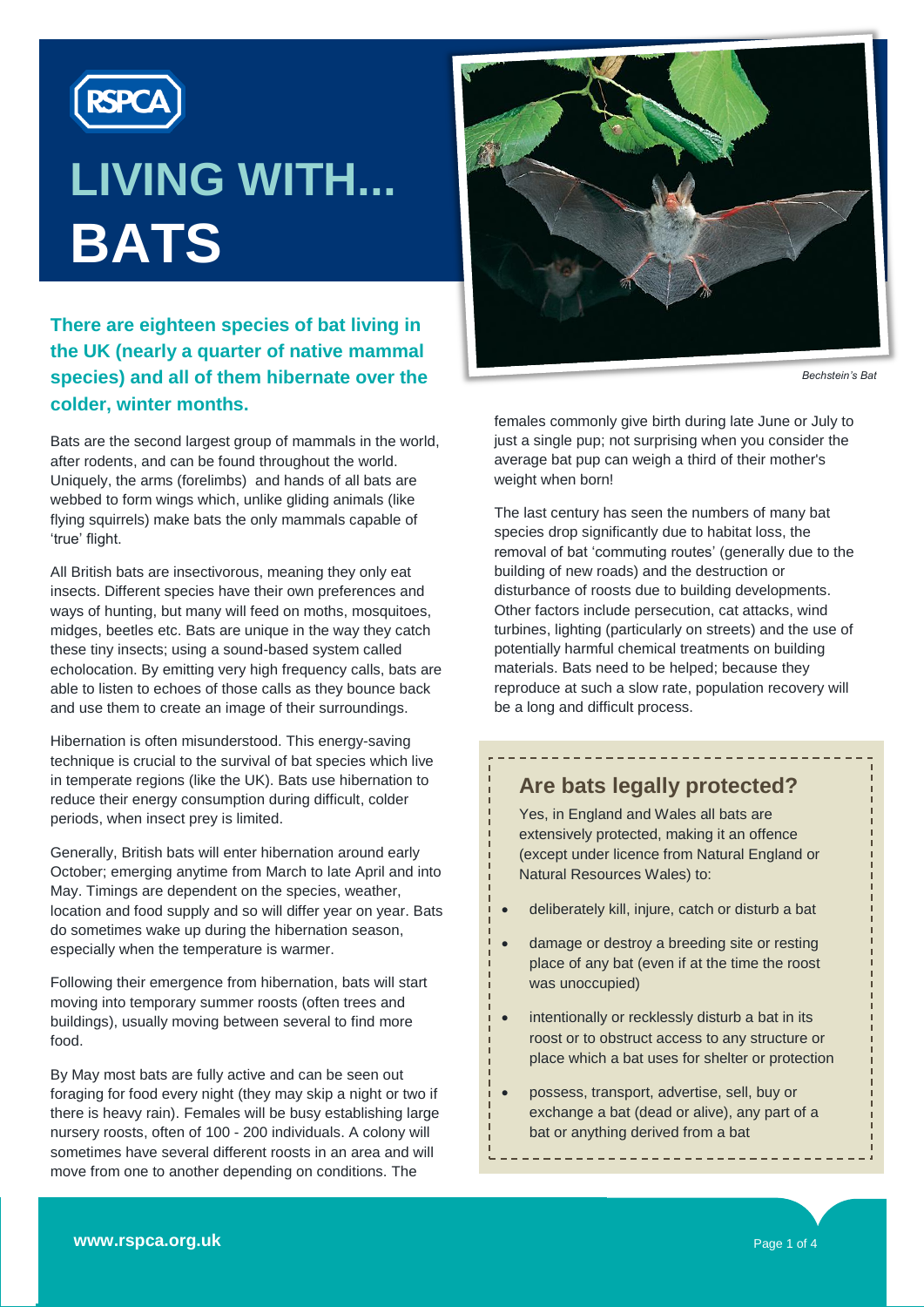# **LIVING WITH... BATS**

#### **How do I encourage bats in my garden?**

Bats can be encouraged in almost any garden, regardless of the size. There are a number of things you can do, but the most important is attracting food for bats, in the form of insects.

- **Insect-friendly flowers and plants**: As bats are nocturnal, night-scented flowers are a good idea, as are pale-petalled flowers which are more easily seen in the dark. Different types of plants attract different species of insect so selecting a range of flowers that vary in colour, scent and shape is ideal; particularly those with "insect-friendly" features (those with short florets or 'landing pads' for insects).
- **Trees and shrubs:** Trees serve multiple functions in that they provide both shelter and food for insects (particularly larvae and leaf-eating species) as well as potential roosting opportunities for bats. The creation of "linear features", using hedges and treelines will also help bats to navigate.
- **Pond/wet area:** Ponds or marshy areas are havens for invertebrates, particularly insects like midges which are a main prey item for bats. These areas can also be lined with insect-attracting plants and will even provide a source of drinking water for bats.
- **Compost, leaf or log pile:** These are an ideal habitat for attracting insects like beetles, particularly when placed in a damp, shaded area.
- 'Wild' areas: Leave 'wild', insect-friendly areas in your garden to encourage invertebrates.
- **Bat boxes:** These specially designed boxes provide bats with artificial roosts and come in many different forms. Whilst these can help bats in areas with few natural roosts, they require patience (it may be months or even years before they are used) and need to be put in the right place.

As well as actively encouraging bats, there are also a number of things to avoid when setting up your garden: Artificial light should be removed where possible, or otherwise reduced (never point lighting at a box or known roost). Pesticides and potentially hazardous treatments should be avoided, as should flypaper, which regularly traps (and often kills) bats. Garden netting (pond, fruit etc) should also be replaced with solid mesh, ensuring that wild animals do not become entangled.

## **If I need to, how do I contain a bat?**

#### **Never try to catch a flying bat with a towel, net or your hands! Wait for it to land!**

It is important that you handle the bat as little as possible and **make sure you wear protective gloves**; bats can scratch or bite in self defence and a very small number of bats in the UK have been found to carry bat rabies. Remember, don"t put yourself at risk.

Using a box (shoe box/ice cream box sized) with a secure lid and very small air holes:

- Place the box over the bat and carefully slide a piece of cardboard gently under box to make a floor.
- If this impractical, use protective gloves (or a cloth or tea-towel) to carefully pick up the bat and place in a box.
- Put an old cloth (e.g. tea-towel) in a corner of the box, loosely crumpled so the bat can crawl into it and hide. Put a very shallow container (e.g. plastic milk top) of water in another corner so the bat can drink.



*Pipistrelle bat in hand - Remember to always wear protective gloves*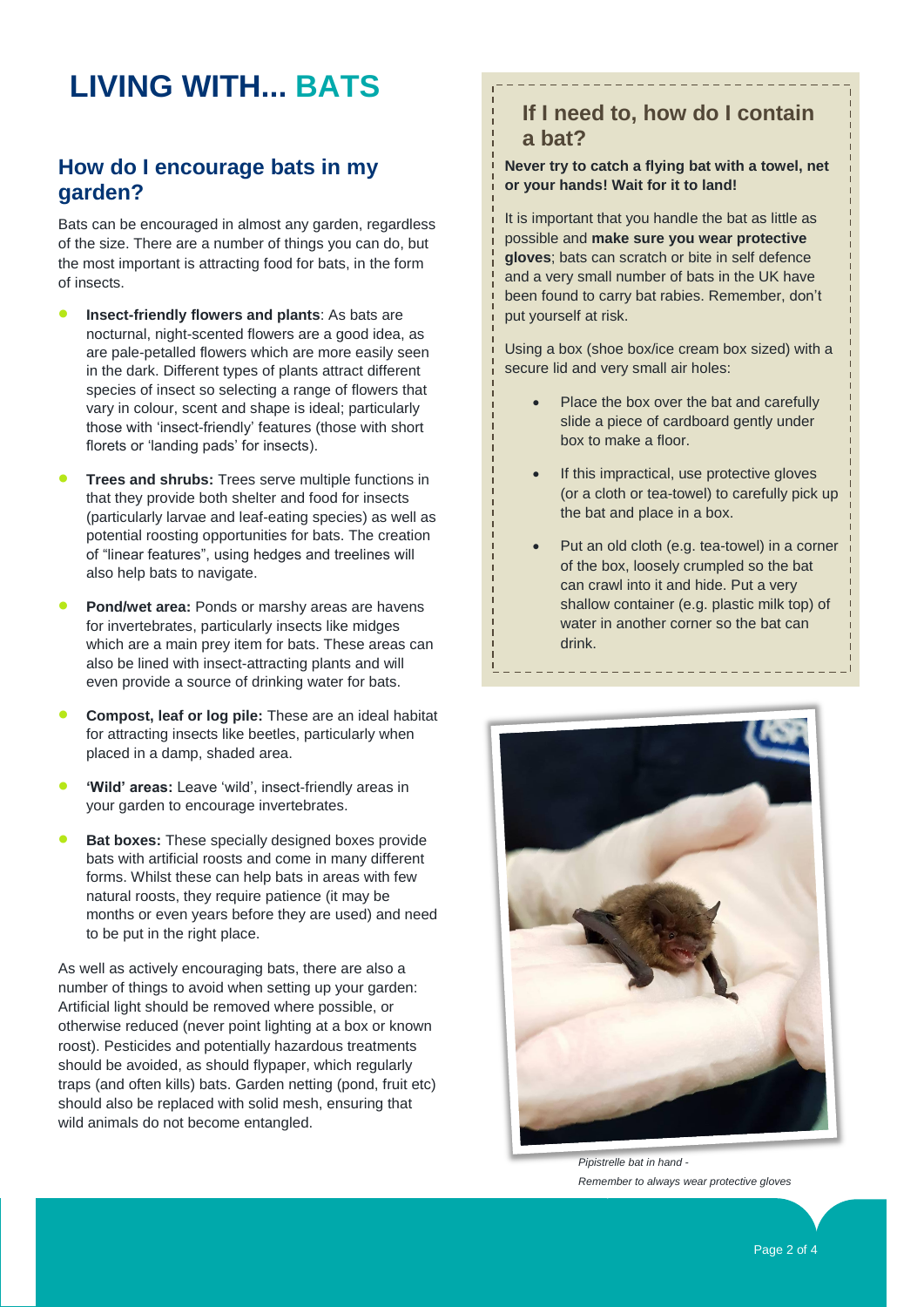# **LIVING WITH... BATS**

*Noctule bat*





*Whiskered bat - grounded*

## **What if I find a grounded bat, or a bat inside the living areas of my house?**

If you find a bat in the inside the living areas of your house, it will either be **grounded** or **flying about**.

Once a bat is grounded it cannot take off again unless it climbs up a vertical structure - bats can"t take off from the ground.

During the winter (November - March) **do not release the bat,** contain it (see previous page) and call one of the numbers at the end of this fact sheet.

Between April and October, if the bat **appears healthy** and **has been seen flying** (if grounded):

- If found during **evening** or **night**, you can attempt a release (see below). If the bat is flying around indoors; the first thing to do is keep activity in the room or building to a minimum to prevent it becoming more distressed. Open all windows wide, close any internal doors (to contain the bat) and remove any obstructions (inside and out). Finally, dim the lights; the bat will eventually navigate its way out of the room. Remember to check that the bat has left and isn"t hiding (folds of curtains, behind radiators, furniture etc.)
- During the **daytime** contain it (see previous page) and wait for dusk to release (see below). Try to keep the bat at room temperature in a dark, quiet place. Remember to check on the bat every few hours and top up water if needed.

If the bat **appears hurt or injured, wasn't seen flying,** was **caught by a cat**, or if you're unable to help it into a container and/or release it; contain it (see previous page) and call one of the numbers at the end of this fact sheet.

## **How do I release a bat?**

At dusk, go outside and place the box on a safe, vertical open surface (i.e. a fence post or a rough wall) about 2 metres off the ground. Remove any water inside as well as the lid, before tilting the box on its side. Once done, move a short distance away and observe for 15-20 minutes. If after this time the bat has not attempted to fly off, or it has tried but has fallen on the ground, **treat it as sick or injured** and follow the guidance at the end of this fact sheet.

#### **Do not release a bat if:**

- It is sick, injured or has not been seen flying
- It is a newborn or young juvenile bat (see next page)
- It was caught by a cat
- It could have come in from abroad (e.g. in a box or crate)
- It has bitten someone
- It was found during building works
- It is snowing, raining or very windy (or temperature at night is below 5°C)
- The date is between 1st November 31st March

#### **What if someone is bitten or scratched by a bat?**

Wash the affected area thoroughly but gently with soap and water before immediately contacting their GP for advice on treatment. Additionally, the local Animal & Plant Health (APHA) Field Office will also need to be contacted.